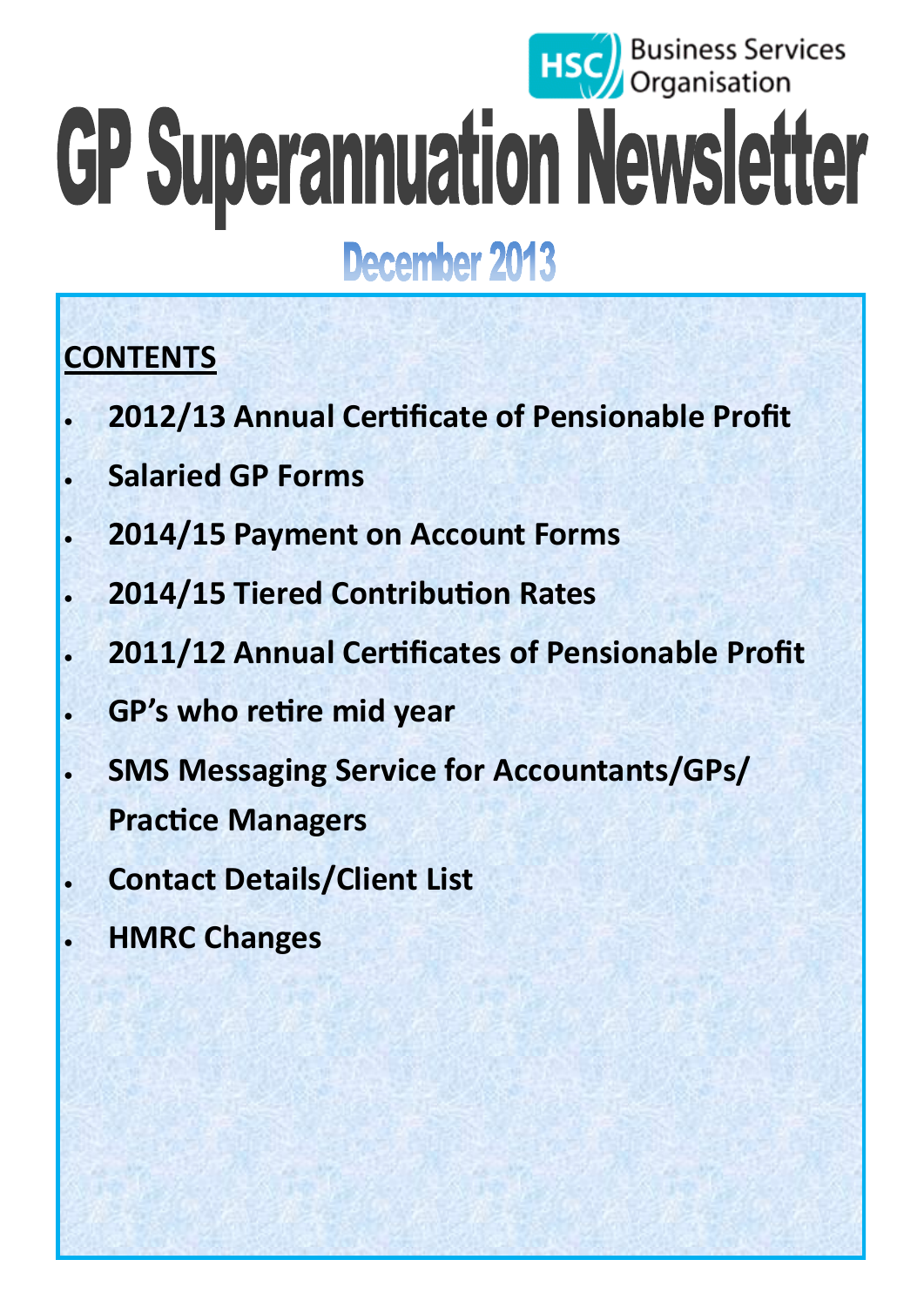#### 2012/12 Annual Certificate of Pensionable Profit

The 2012/13 Annual Certificate of Pensionable Profit is due for submission on 28/02/2014. The certificate has been posted to the scheme website and can be accessed using the following link:

<http://www.hscpensions.hscni.net/forms/>

#### Salaried GP Forms

#### *2013/14 SR2's*

Any Practice which employs a salaried GP must inform HSC Pension Service of their actual annual earnings. This is done by completing the Form SR2 This form should be forwarded to HSC Pensions Service at the end of each financial year. If a Salaried GP leaves the practice during the financial year Form SR2 should be forwarded to HSC Pension Service as soon as possible after the date of leaving to ensure that the contributions being deducted from the global sum are cancelled.

#### *2014/15 SR1's*

Any practice which employs a Salaried GP must inform HSC Pension Service of their estimated annual earnings. Form SR1 must be completed prior to the start of the financial year if currently in service or prior to start date for new employees and forwarded to HSC Pension Service in order to arrange the deduction of superannuation contributions.

#### 2014/15 Payment on Account Forms

All Practices are required to submit a Payment on Account form for the year 2014/15 for principal/partner GPs in the practice.

The form, which by law, should be completed by each practice and forwarded to HSC Pension Service prior to the start of the financial year to ensure that the correct (or at least best estimated) rate of tiered employee contributions can be collected 'on account'.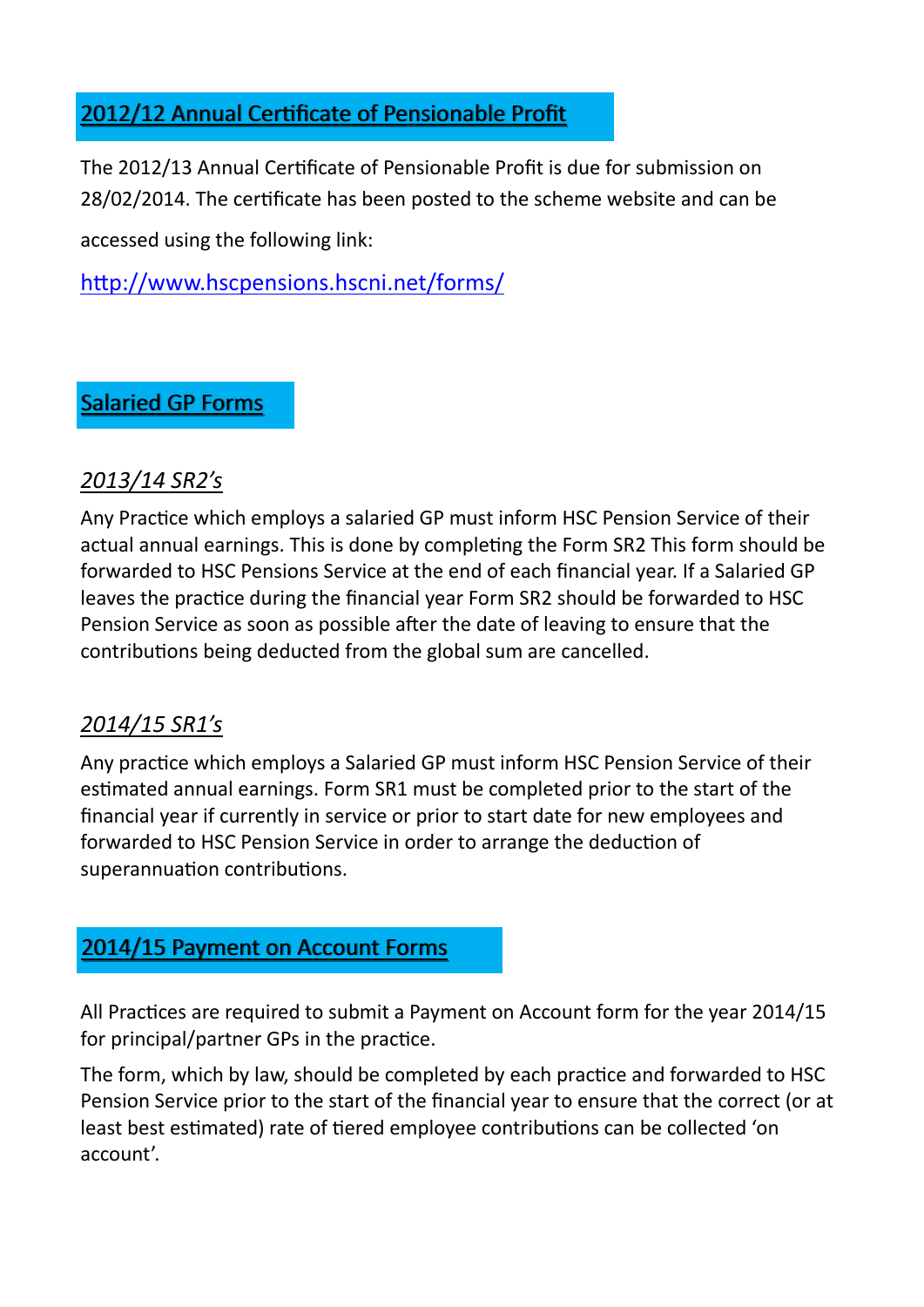Failure to submit a form can result in a significant underpayment of contributions which can put severe financial strain on the practice accounts at the year end.

The form is available from the scheme forms section of the website. <http://www.hscpensions.hscni.net/forms/>

Every Principal GP and non-GP Provider is legally required to declare their global estimated 2014/15 HSC pensionable income on this form. If they fail to do so a standard top rate of tiered contributions will be applied.

GPs must pension all their HSC GP income: they cannot elect for some income to be nonpensionable.

Non-GP Providers can only pension income in respect of one HSC Post (i.e. one Practice) even if they are a shareholder of a company that has several Practices.

*Please Note: Under estimating the HSC Pensionable Income figure on the POA Form will result in a shortfall of contributions being paid. This shortfall will be collected in a one off deduction from your global sum payment in the month after your annual certificate of pensionable profit has been agreed***.**

#### 2014/15 Tiered Contribution Rates

*The HSC Pension Scheme tiered contribution rates for 2014/15 are changing. The revised rates are as follows:*

| <b>Full-time pay</b> | 2013-14 contribution<br>rate (gross) | 2014-15 contribution<br>rate (gross) | <b>Contribution rate</b><br><b>Increase</b> |
|----------------------|--------------------------------------|--------------------------------------|---------------------------------------------|
| Up to £15,431        | 5%                                   | 5%                                   | 0                                           |
| £15,432 to £21,387   | 5.3%                                 | 5.6%                                 | 0.3                                         |
| £21,388 to £26,823   | 6.8%                                 | 7.1%                                 | 0.3                                         |
| £26,824 to £49,472   | 9%                                   | 9.3%                                 | 0.3                                         |
| £49,473 to £70,630   | 11.3%                                | 12.5%                                | 1.2                                         |
| £70,631 to £111,376  | 12.3%                                | 13.5%                                | 1.2                                         |
| Over £111,377        | 13.3%                                | 14.5%                                | 1.2                                         |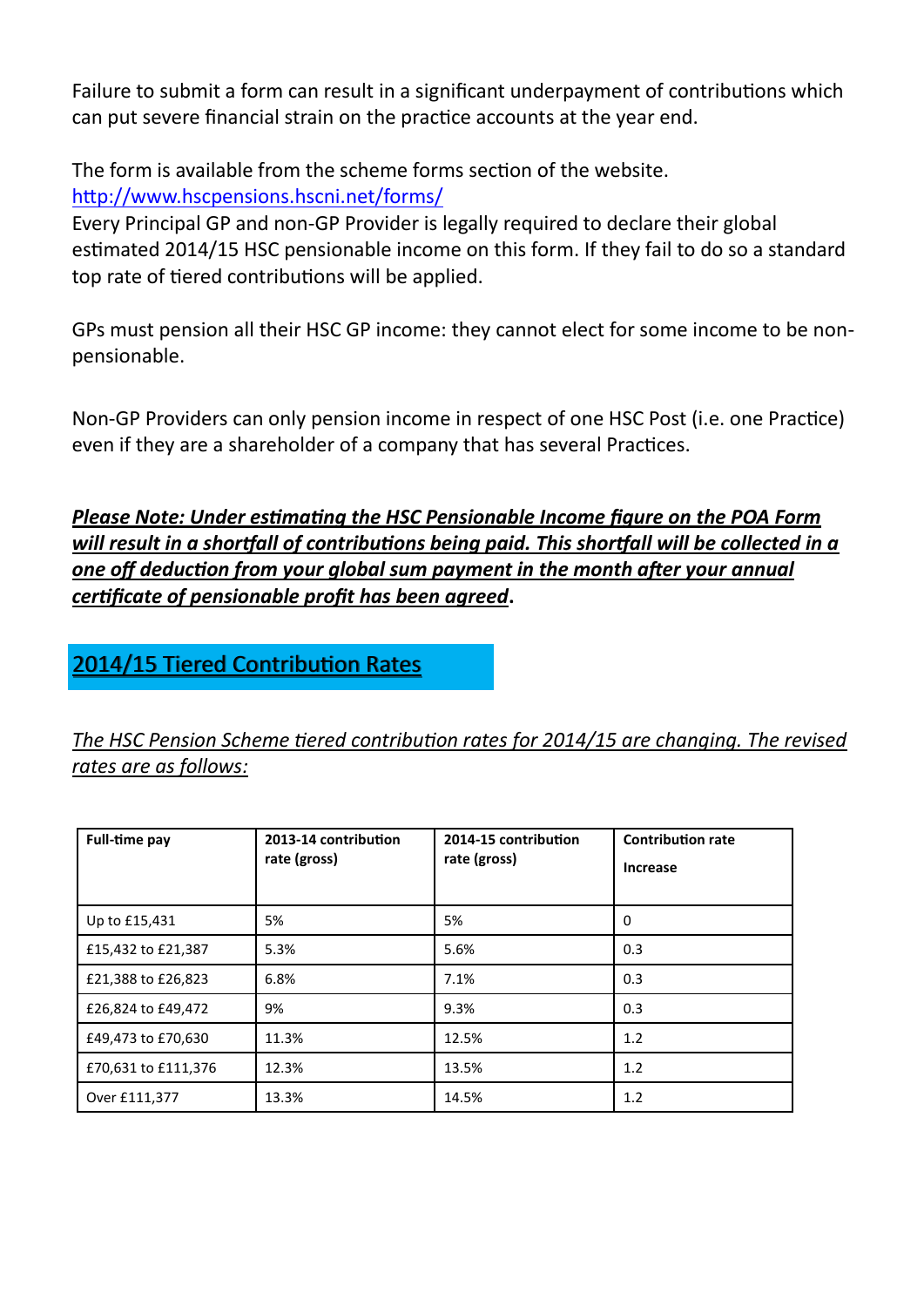#### **2011/12 Non—Submission of Annual Certificate of Pensionable Profit**

To date approximately 100 GP's have failed to submit their 2011/12 Annual Certificate of Pensionable Profit. The pensionable profit for these GP's has, in line with scheme regulations been recorded as zero on their HSC Superannuation Account. This will have an effect on any estimate of pension benefits requested and or will distort calculations in relation to annual allowance which could lead to financial penalties imposed at a later date. There will also be an effect on seniority payments due.

#### **GP's Who Retire Mid-Year**

If a GP takes 24hr retirement and returns to work as a partner in a practice, HSC Pension Service requires two Annual Certificates of Pensionable Profit, one to cover the period up to the date of retirement and another covering the full year. The second certificate is required for the calculation of seniority. Failure to supply both certificates will result in seniority payments being stopped from the date of retirement.

#### **SMS Messaging Service for Accountants/GP's/Practice Managers**

In early 2014 HSC Pension Service will be offering a new service to our stakeholders. An SMS messaging service advising of changes to pension's legislation and other important notifications will be made available to GP's, Practice Managers and Accountants. We would encourage all stakeholders to register for this service when it becomes available. Further information will be provided in the near future

#### **Contact Details/Client List**

Can we ask that you check your HSC Pension contact details and inform us of any changes to ensure we are communicating with the correct end users?

We have found it much more productive to deal directly with Accountants in relation to GP Superannuation Issues and therefore request that all accountants ensure that we hold a comprehensive list of your GP Clients.

Any changes/update should be sent to john.coyle@hscni.net, erin.mcnamara@hscni.net or Danielle.mcglinchey@hscni.net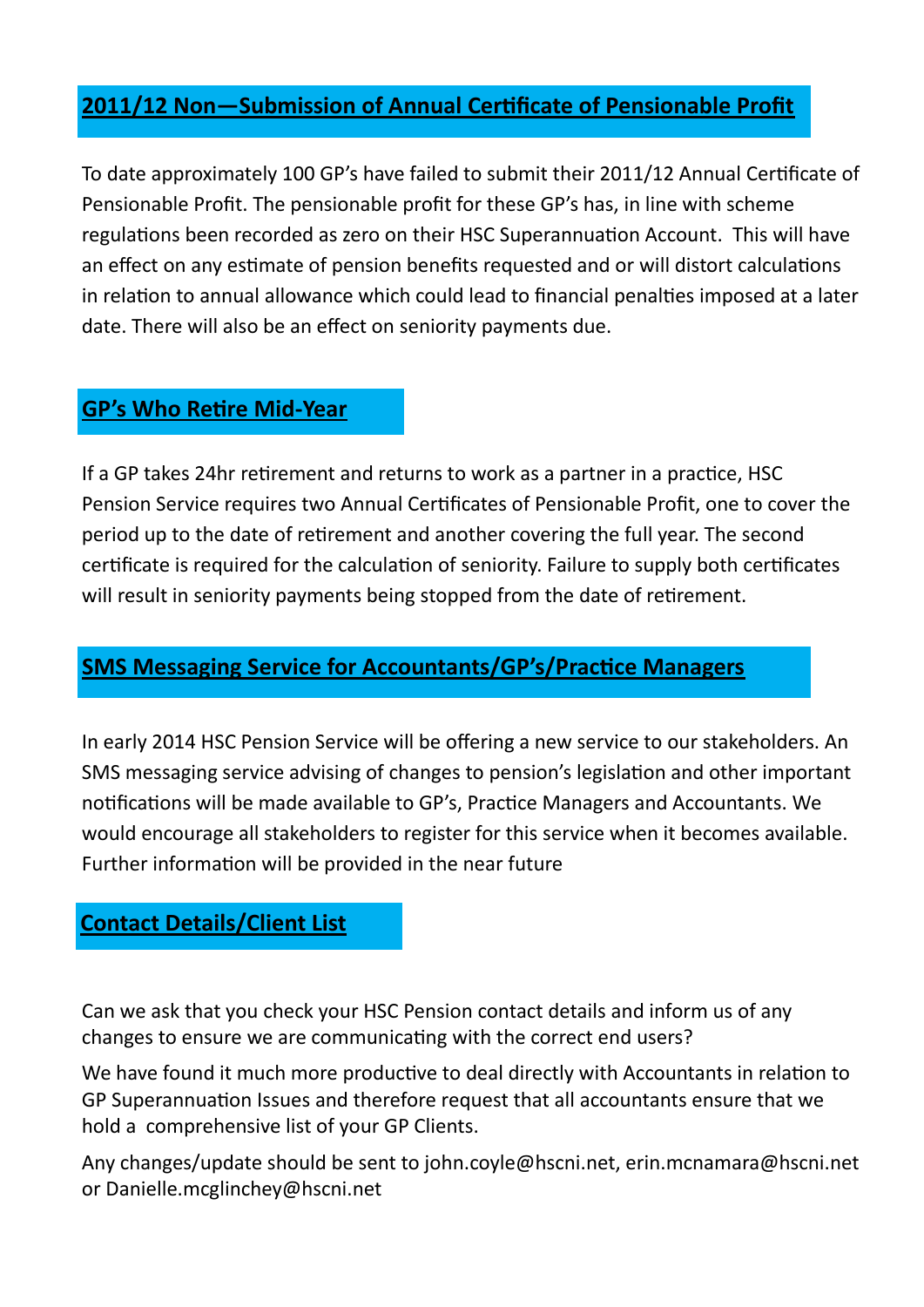#### *The standard Lifetime Allowance (LTA) is reducing to £1.25m from 6 April 2014*

This is a reminder that the standard LTA is to reduce from £1.5m to £1.25m from 6 April 2014.

This means a standard LTA of £1.25m will apply to members who become entitled to receive (crystallise) their HSC benefits when they:

- retire on or after 6 April 2014 and the date their benefits are authorised is before this date
- retire before 6 April 2014 and the date their benefits are authorised is on or after 6 April 2014.

For all scheme members the percentage of LTA used will be based on £1.25m unless they hold fixed protection. In addition, for higher earning scheme members any LTA charge that may apply to their HSC benefits will also be based on the reduced LTA unless they hold a valid protection certificate from HMRC. Any delay in claiming benefits may therefore result in:

- a bigger percentage of the LTA being used up  $-$  LTA charges may then apply if there is a later benefit crystallisation because there is insufficient LTA remaining
- high earning scheme members may become subject to LTA charges or see those charges increase.

It is important to note that HSC Pensions has no discretion on the date HSC benefits crystallise and the calculation of the LTA used.

#### **Important action for employers**

Members who wish to have their benefits assessed against the LTA of £1.5m must have a last day of membership of 4 April 2014 or earlier, therefore their completed application form must be sent to HSC Pension Service at least three months before the intended retirement date.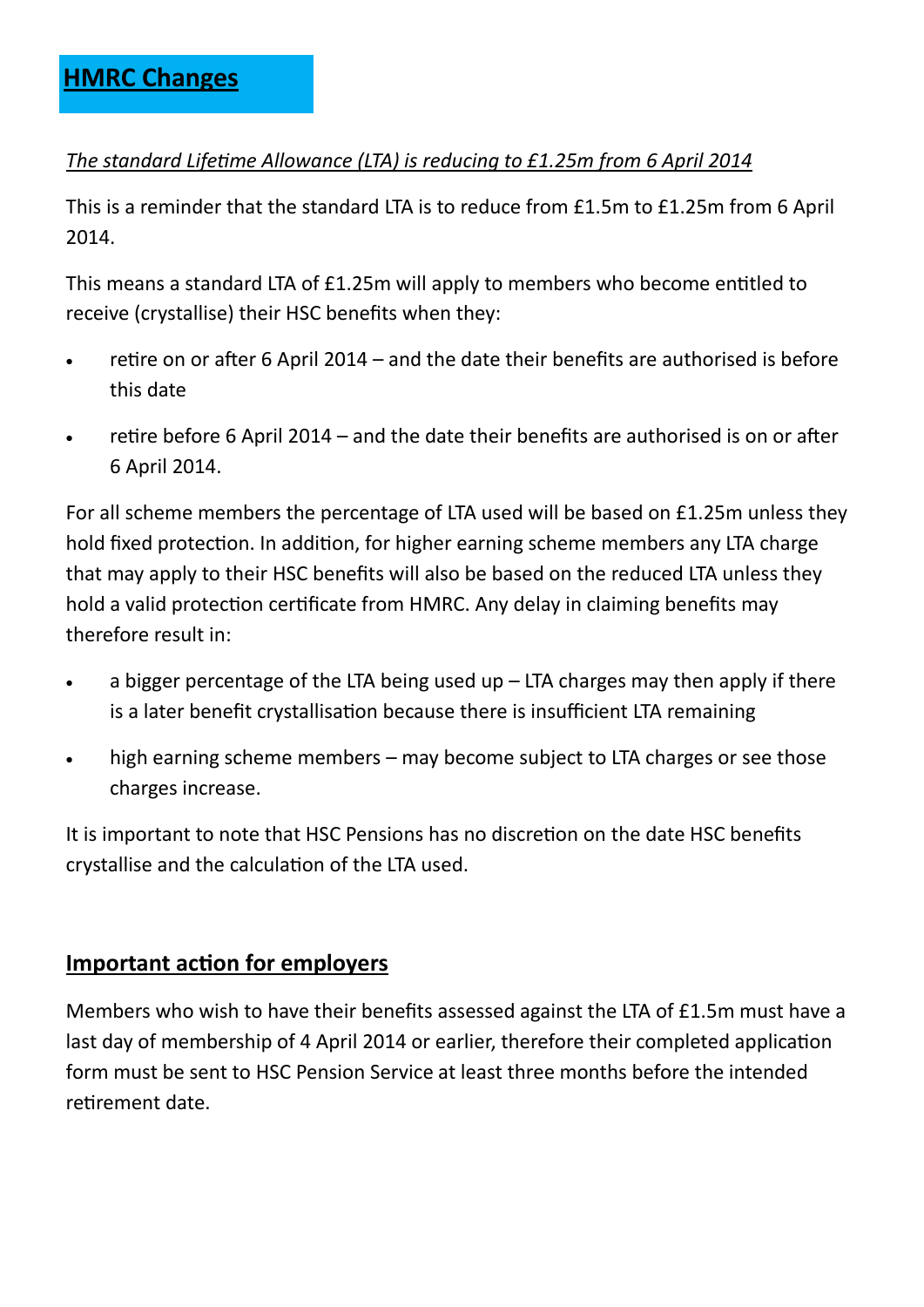This is essential for those members who hold an Enhanced Protection certificate from HMRC as there is a requirement on HSC Pensions to check for Relevant Benefit Accrual (RBA) before HSC benefits are authorised. Where HSC benefits fail RBA the member may have scope, within the Scheme's Regulations, to 'rearrange' those HSC benefits in order to remain within RBA limits and keep their Enhanced Protection before they are authorised.

Any revision to benefits (substitute awards) that is authorised on or after 6 April 2014 will be a separate crystallisation of benefits and based on the lower standard LTA of £1.25m.

### **Fixed Protection 2014**

HMRC has introduced Fixed Protection 2014, for those scheme members who wish to protect their pension benefits from the reduced LTA of £1.25m from 6 April 2014. Fixed Protection 2014 is available to members who do not have Enhanced Protection, Primary Protection or Fixed Protection 2012.

#### **Action for employers**

Employers should bring this article to the attention of any employees who are earning, or have a notional whole-time equivalent, in the region of £100,000 or more or who are known to have considerable work commitments outside the HSC.

Individuals must apply directly to HMRC before 6 April 2014 if they require Fixed Protection using the form APSS228, which can be downloaded from the HMRC website at::

[http://search2.hmrc.gov.uk/kb5/hmrc/forms/view.page?](http://search2.hmrc.gov.uk/kb5/hmrc/forms/view.page?record=eD4vCN4VDKQ&formId=7378) [record=eD4vCN4VDKQ&formId=7378](http://search2.hmrc.gov.uk/kb5/hmrc/forms/view.page?record=eD4vCN4VDKQ&formId=7378)

Further guidance can be found at:

<http://www.hmrc.gov.uk/pensionschemes/fp2014guidance.pdf>